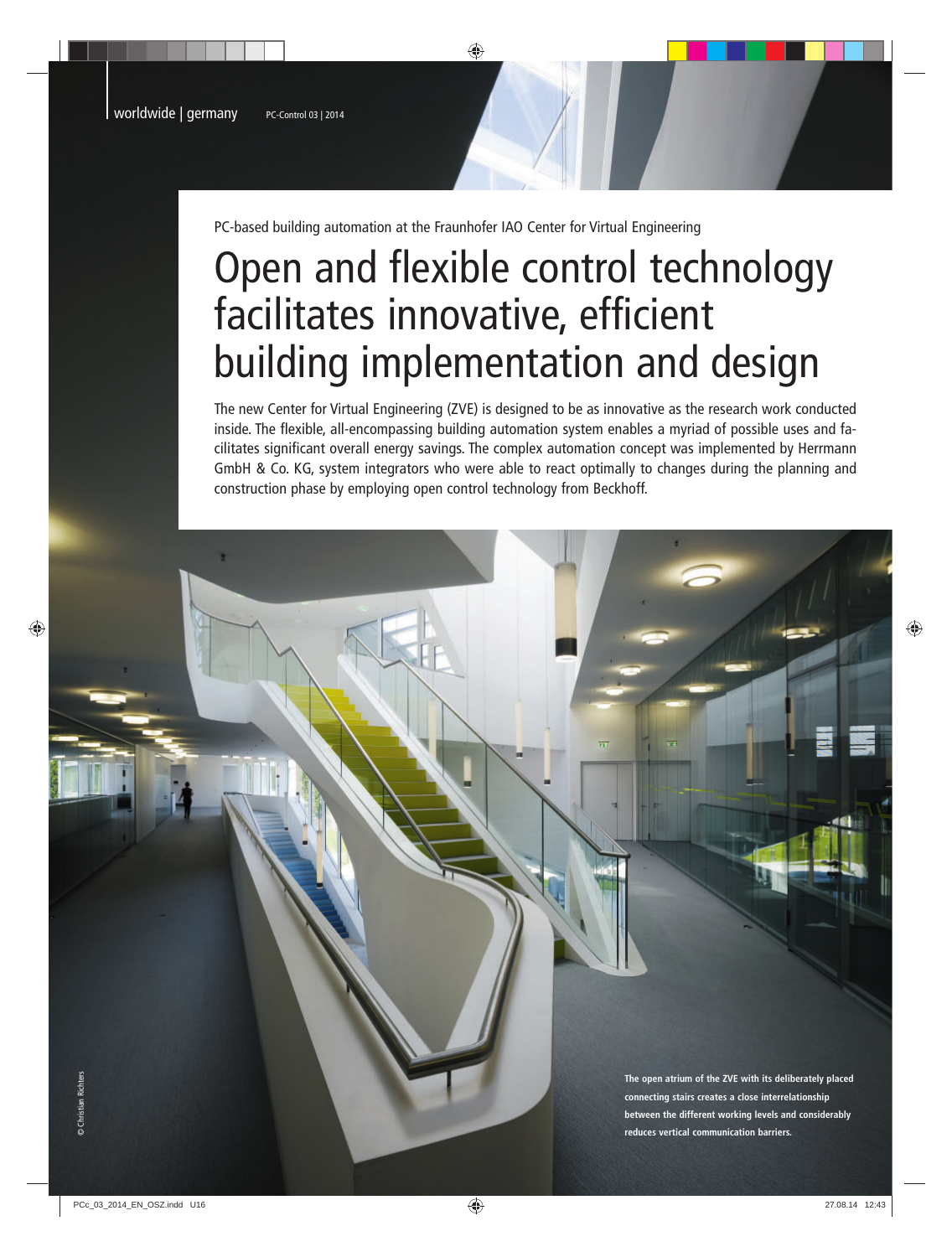The Stuttgart, Germany-based Fraunhofer-Institut für Arbeitswirtschaft und Organisation (IAO) [Institute of Industrial Engineering] deals with current issues regarding workplaces and the people that work there. The scientific knowledge of the IAO, particularly in the fields of virtual engineering and workspace innovation, flowed continuously – for example, as a digitized planning and building process, as well as 3D visualization in Virtual Reality – into the design of the Center for Virtual Engineering, which opened in June 2012. The building houses researchers and engineers from various disciplines who work on these technologies, as well as on innovative work and office concepts.

#### Modern building employs the latest and greatest in building services

The office and laboratory areas in the ZVE are arranged on four floors and cover over 3,200 m² around an open atrium, so the conventional strict separation of laboratory and office areas is eliminated. In fact, the primary functional areas of the scientific work – laboratory, office and meeting – are spatially interlocked so that walking distances are minimized, optimizing communication within the teams. The daily workplace is not a particular office or laboratory, but is selected at the time of use according to the current tasks and resource requirements. The further one gets from the open core of the building interior, the quieter it gets in the individual areas, in order to enable employees to concentrate on their work. In addition, the use of the office workstations becomes more flexible with each higher floor.

Just as cutting-edge as the building itself is the energy technology contained within, as Heinz Kühner, building officer of the Fraunhofer IAO for the ZVE project, explains: "Our energy concept is based on a geothermal system that employs several 170 meter long geothermal probes for the recovery of renewable energy from underneath the Earth's surface. This is supplemented by heat exchangers and ceilings with activated concrete cores for cooling and base load heating. In addition to water-filled pipes, there are also air-filled plastic balls in the ceilings. The hollow decks of the ceilings reduced the amount of concrete required and thus the static load in favor of larger spans and column-free spaces. The tank for the sprinkler system is used as energy storage for waste heat from the building, e.g. from the computer rooms or the high-performance projectors in the Virtual Reality laboratories."

## Complete building automation exploits all available efficiency potential

The comprehensive building automation system leverages over 7,000 data points to control heating, cooling and ventilation, as well as light, shading, and individual room control according to current needs. In addition, an energy measurement and monitoring system analyzes the effects of these control measures. This creates an ideal base line to enable the most energy-efficient building operation possible. The success of the numerous innovative aspects installed within the building infrastructure – from noise insulation by means of absorption materials for low-frequency noise components, the control of the LED lighting technology, depending on occupancy, daylight and workplace, and the monitoring of the air quality by  $CO_2$  concentration – is validated by the Gold Certificate of the Deutsche Gesellschaft für Nachhaltiges Bauen (DGNB) [German Sustainable Building Council].

Moreover, the open, PC-based control technology from Beckhoff offers the advantage of very high flexibility, which is indispensable for the high demands



**Eight CX5020 Embedded PCs are used as floor controllers in the ZVE.**

of the ZVE, due to the wide diversity of the work areas. Martin Balb, head of building management at Fraunhofer IAO, explains: "Our concept of interlocked office areas extends from the classic cellular office and team offices to group offices and open office areas. One can bring the appropriate specialized groups or multidisciplinary teams together as required. Above all, it is important to react as quickly as possible to individual work requirements bringing together the right employees and the appropriate office functionalities." Michael Falkenstein, building automation team leader at the system integrator Herrmann, adds: "In order to successfully implement this level of flexibility in terms of building services, it was enormously important for restructuring to be possible at any time. Therefore, we entirely eliminated hardwiring. Two CX5020 Embedded PCs control all the functions on each floor. The I/O data points are connected and networked with BK9050 Ethernet Bus Couplers via corresponding Bus Terminals located in the wall cladding. The entire lighting technology is integrated flexibly by the bus system via the DALI standard. Therefore, no limits are imposed with regard to possible restructuring of control areas that would need to be adapted accordingly."

#### Open control system unites heterogeneous building systems

For Heinz Kühner, the main argument in favor of PC Control from Beckhoff was the openness of the system: "Due to the number of partner companies, it was clear during the planning phase that many different bus systems needed to be covered. PC Control, as an open control technology, has made this possible in an ideal way, being inexpensive and without complex special solutions. In addition, the system integrators at Herrmann not only have extensive backgrounds in building automation and control technology, but also many years of experience with Beckhoff technology."

This was an area in which Michael Falkenstein was able to apply his knowledge to a particularly large extent: "None of our previous projects needed so many different bus systems as had to be integrated into the ZVE building. For example, the proprietary and quite sophisticated bus for the electrically adjustable windows had to be integrated. We implemented this with a special LON gateway, which, in turn, was implemented simply into the Beckhoff system via the KL6401 LON Bus Terminal. Overall, the heterogeneous automation technology was very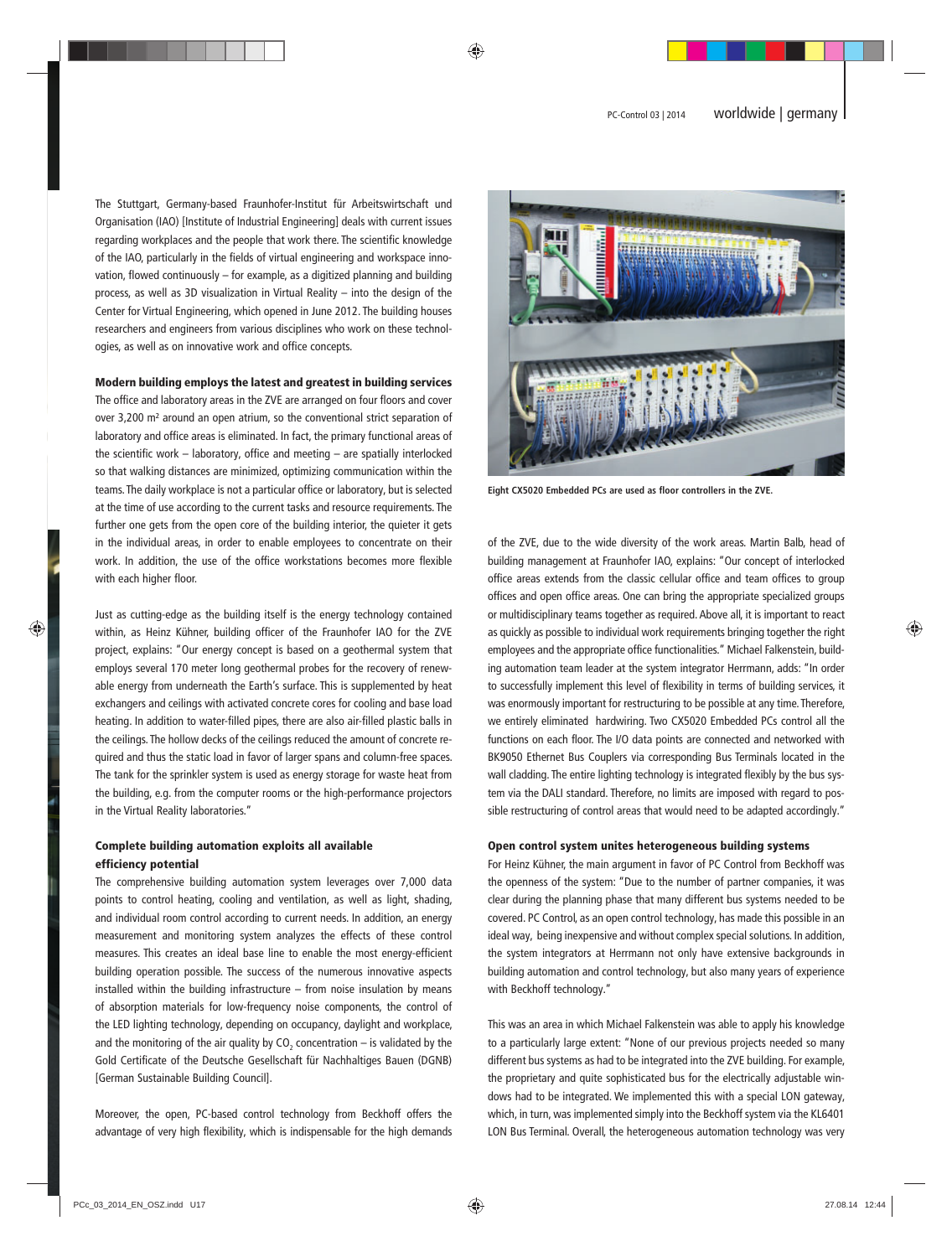

**The Center for Virtual Engineering in Stuttgart, Germany offers a highly modern environment for research into innovative workplaces and processes.**

quickly and flexibly implemented with PC Control. The powerful System Manager in Beckhoff's TwinCAT software delivered numerous advantages, including facilitating a simple and efficient integration of the bus systems and even our own complex HVAC library. Such complex projects can typically only be implemented at reasonable expense when using the wide range of Bus Terminals from Beckhoff." The integration of media technology via the TwinCAT Crestron Server, which is also planned for the ZVE, has already proven viable in earlier projects. This is scheduled for implementation in the larger meeting rooms and the 3D interaction lab.

Martin Balb sees further advantages in the openness of the system: "There were also some changes in the continuous planning and building process due to technological advances. For example, LED lighting technology was not available in a practically usable form during the planning stages in 2006. With an open system such as PC Control, we were able to adapt to these dynamically changing requirements. Without it, all the bus systems would probably have had to run in parallel, with immense expenditure for installation, commissioning, and maintenance."

### Complete PC-based measurement and control technology

System integrators Herrmann & Co. have implemented the complete measurement and control technology of the ZVE with PC Control, i.e. heating, ventilation, and cooling systems, as well as individual room control or lighting and shading. Eight CX5020 Embedded PCs are used as floor controllers, an additional four CX5020s as controllers for geothermal energy, heating/re-cooling, weather station and plant control, as well as two CX9010s for DMX floor control. A total of 56 BK9050 Ethernet TCP/IP Bus Couplers serve as data collectors for digital I/Os and window contacts, as well as EnOcean and DALI components. Two further BK9050s acquire the information from the electrical sub-distribution system. All these data are then stored on a server of the building management system (BMS), available to the plant management, the energy measuring system, and the web-based energy monitoring in "atvise", each of which was also implemented by Herrmann.

The communication systems employed are real-time Ethernet as the controller network, OPC UA for communication with the server and as the MBE network, DALI for the lighting control, EnOcean for the motion sensors and the temperature/brightness measurement, LON for the control of the windows and DMX for the control of lamps and light effects. Michael Falkenstein explains: "There are a relatively large number of controllers in operation in the ZVE that constantly communicate with one another. This results in a very high data volume, which can be easily handled by real-time Ethernet. In addition, we have been using this communication system for quite some time, and are therefore well-acquainted with its advantages. These include multicast functionality, reliability, and simple handling. The decision to use OPC UA was also an easy one to make, because only this protocol offered the necessary functionality for the integration of visualization and energy monitoring at the start of the planning. A further advantage was that the OPC UA variable is already directly instanced in all the function blocks for individual room control, which reduced the engineering work immensely."